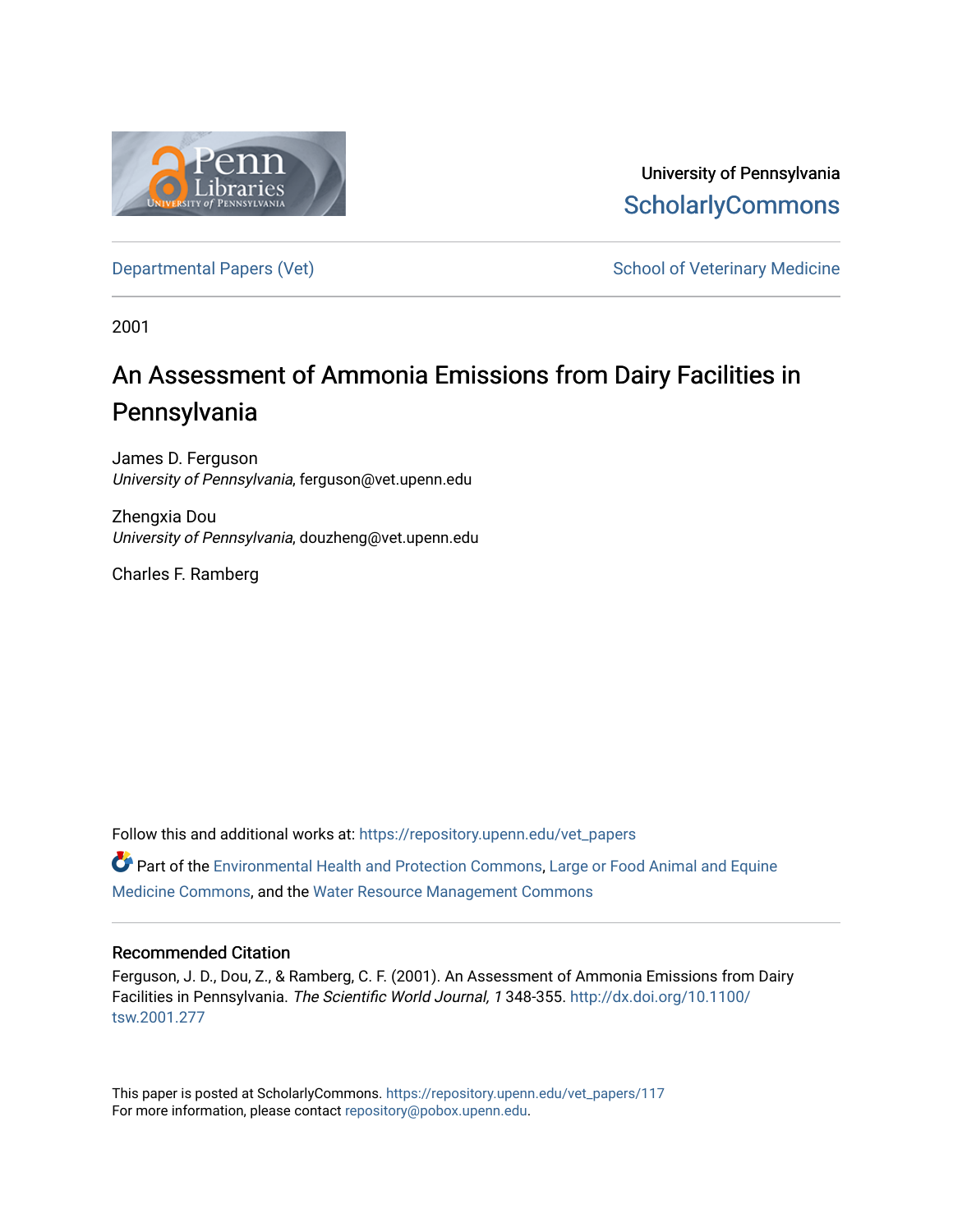### An Assessment of Ammonia Emissions from Dairy Facilities in Pennsylvania

#### **Abstract**

A survey of 715 Holstein dairy farms in Pennsylvania was used to construct demographics for the average Holstein dairy farm. The average Holstein dairy farm was composed of 69 lactating cows; 11 nonlactating, pregnant cows; 44 heifers; and 18 calves. Milk production averaged 27.3 kg (60.0 lb). Crop area averaged 73.6 ha. Milk production, crop area and type, average county yields, and herd animal groups were used to construct a typical feeding program for these farms. Typical rations were constructed for six feeding groups (three milk production groups, one nonlactating group, two heifer groups) to meet milk production, pregnancy, and growth requirements. Rations were constructed based on three forage qualities (excellent, average, and poor) typically observed on Pennsylvania dairy farms. Data for animal description (milk production, body weight, growth, and pregnancy status) and ration components and amounts consumed for each animal group were input into the excretion model of the Dairy Nutrient Planner computer program (DNP). Excretion of fecal N and dry matter (DM), urinary N, and total P and K were produced for each animal group and used to assess potential volatile losses of N. Work at the Marshak Dairy, New Bolton Center, indicates the majority of urinary N is rapidly lost as ammonia from dairy facilities. Based on this observation, the losses of N as ammonia were estimated to be 4.63, 4.62, and 4.28 tonne/year for the farm with excellent, average, and poor quality forages, respectively. Volatile losses of N may be reduced most by controlling levels of urea in urine. Urinary N may be reduced through dietary manipulation of protein and carbohydrate sources. Conversion of urea to ammonia may be reduced by altering the pH of barn floors and gutters. Entrapment of ammonia may be accomplished by acidification of manure slurry. Atmospheric ammonia contributes to acid rain, eutrophication of estuaries and lakes, and particulate air pollution. Reduction of ammonia emissions from dairy barns can significantly reduce atmospheric pollution and improve air and water quality.

#### Keywords

dairy cattle, ammonia, feed use

#### **Disciplines**

Environmental Health and Protection | Large or Food Animal and Equine Medicine | Medicine and Health Sciences | Veterinary Medicine | Water Resource Management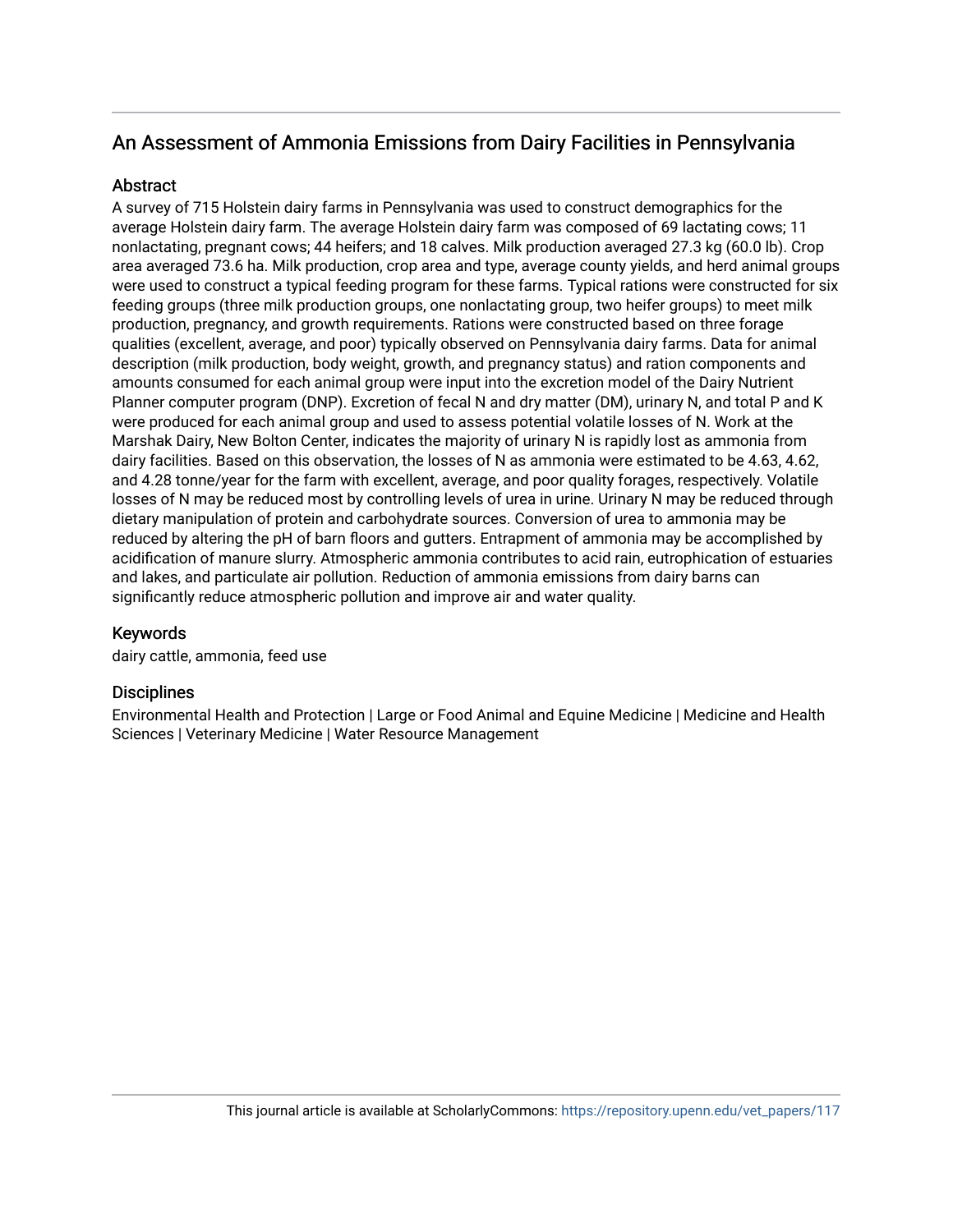Research Article Optimizing Nitrogen Management in Food and Energy Production and Environmental Protection: Proceedings of the 2nd International Nitrogen Conference on Science and Policy TheScientificWorld (2001) 1(S2), 348–355 ISSN 1532-2246; DOI 10.1100/tsw.2001.277



## **An Assessment of Ammonia Emissions from Dairy Facilities in Pennsylvania**

James D. Ferguson\*, Zhengxia Dou, and Charles F. Ramberg

University of Pennsylvania, School of Veterinary Medicine, Center for Animal Health and Productivity, 382 West Street Road, Kennett Square, PA 19348

**A survey of 715 Holstein dairy farms in Pennsylvania was used to construct demographics for the average Holstein dairy farm. The average Holstein dairy farm was composed of 69 lactating cows; 11 nonlactating, pregnant cows; 44 heifers; and 18 calves. Milk production averaged 27.3 kg (60.0 lb). Crop area averaged 73.6 ha. Milk production, crop area and type, average county yields, and herd animal groups were used to construct a typical feeding program for these farms. Typical rations were constructed for six feeding groups (three milk production groups, one nonlactating group, two heifer groups) to meet milk production, pregnancy, and growth requirements. Rations were constructed based on three forage qualities (excellent, average, and poor) typically observed on Pennsylvania dairy farms. Data for animal description (milk production, body weight, growth, and pregnancy status) and ration components and amounts consumed for each animal group were input into the excretion model of the Dairy Nutrient Planner computer program (DNP). Excretion of fecal N and dry matter (DM), urinary N, and total P and K were produced for each animal group and used to assess potential volatile losses of N. Work at the Marshak Dairy, New Bolton Center, indicates the majority of urinary N is rapidly lost as ammonia from dairy facilities. Based on this observation, the losses of N as ammonia were estimated to be 4.63, 4.62, and 4.28 tonne/year for the farm with excellent, average, and poor quality forages, respectively.**

**Volatile losses of N may be reduced most by controlling levels of urea in urine. Urinary N may be reduced through dietary manipulation of protein and carbohydrate sources. Conversion of urea to ammonia may be reduced by altering the pH of barn floors and gutters. Entrapment of ammonia may be accomplished by acidification of manure slurry. Atmospheric ammonia contributes to acid rain, eutrophication of estuaries and lakes, and particulate air pollution. Reduction of ammonia emissions from dairy barns can significantly reduce atmospheric pollution and improve air and water quality.**

**KEY WORDS**: dairy cattle, ammonia, feed use

**DOMAINS:** protein degradation, metabolism, nutrition, modeling, global systems, waste management policy, water science and technology

#### **INTRODUCTION**

Excess N in groundwater, lakes, streams, and estuaries is a significant environmental problem[1]. Excess N loss to the environment can result in eutrophication of estuaries and streams, acidification of nonagricultural soils, deterioration of soil and groundwater quality, and damage to forests and natural ecosystems[1,2]. Nitrate contamination in water as a result of agricultural activity is a problem in regions of the country $[1]$ . Animal waste is a significant contributor to environmental loss of N

\* Corresponding author. Tel: 610-444-5800; Fax: 610-925-8123 E-mail: ferguson@cahp2.nbc.upenn.edu © 2001 with author.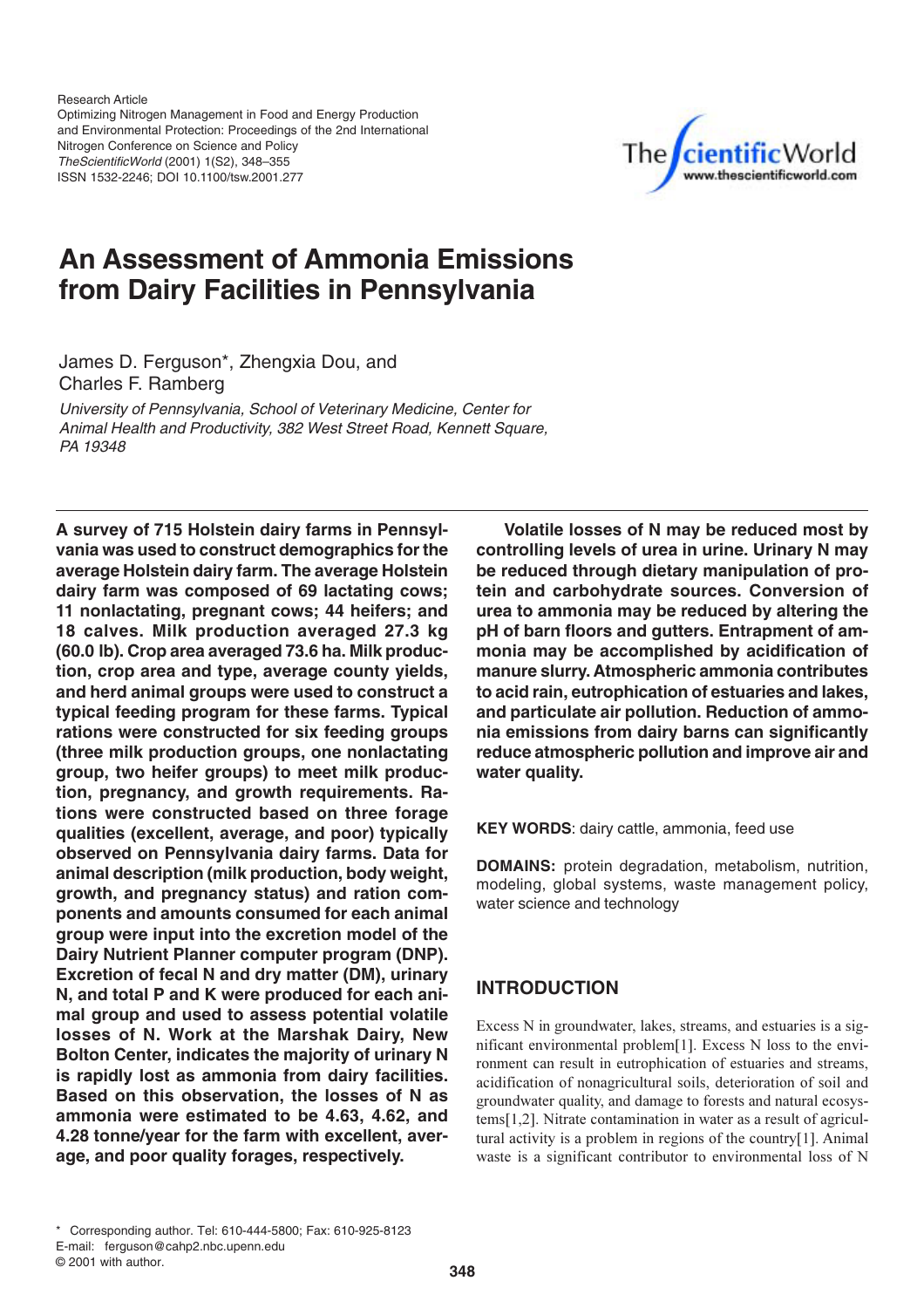through volatilization of ammonia-N, denitrification processes in soil that has received continuous manure application, runoff of surface-applied manure, and/or leaching of N below root zones[2]. Highest concentrations of nitrate-N are found in ground-, surface, and well waters in counties with the highest agriculture activity, especially dairy farms and associated problems with manure disposal. Volatilization of ammonia from animal systems is of increasing concern due to air particulate formation and acidification of rain and soil $[3,4]$ .

N in fresh manure is found in three fractions: (1) inorganic salts (ammonia), (2) unstable organic compounds (urea), and (3) stable organic compounds (proteins)[2,5,6]. Urea is rapidly converted to ammonia from urine lying on barn floors and in collection systems [7,8,9]. Sources of stable organic compounds chiefly are undigested feed proteins and endogenous protein in feces[2,4], whereas urea is mainly derived from urine as a result of metabolism of protein $[10,11]$ . Ammonia N in manure is readily available for plant uptake<sup>[2]</sup>, but is also susceptible to volatilization and runoff[2,4,5,9]. Ammonia and urea, due to rapid breakdown to ammonia, are the most labile forms of N in manure, with the most potential to cause volatile losses from animal housing or when manure is applied to soils.

In animal production systems, N is supplied primarily as dietary protein $[11, 12, 13]$ . Dietary protein is digested into constituent amino acids, which after absorption are used for tissue metabolism. Waste N from indigestible protein and tissue catabolism of amino acids is excreted as protein in feces and as urea in urine [10]. Typically, only 10 to 45% of dietary N is captured in milk or meat[10]. Thus, 55 to 90% of feed N is passed through to manure. Urinary losses are usually higher than fecal losses of N, due to inefficient utilization of N in the rumen and at tissue level[11]. Ration formulation strategy, feed quality, animal grouping, and feed delivery will influence the efficiency of transfer of N from feed to product[ $10, 11, 14$ ].

There is a limited amount of data characterizing ammonia losses from dairy barns. Muck characterized losses of ammonia from free stall barns in New York[9]. Muck[9] found that 40 to 50% of the total N in manure could be lost as ammonia from free-stall barns. This loss was sensitive to temperature and wind speed[9]. However, even when temperatures were 10°C, all the urinary N could volatilize if left on the barn floor for 24 h. If the temperature was greater than 20 $\degree$ C, then 40 to 50% of total N could volatilize within a 6-hour period. The source of labile N in dairy manure was urea-N excreted in urine. Frequency of alley scrapping was found to influence the loss of urea-N to ammonia. Spreading lime on alleys increased pH and reduced urease activity, reducing the conversion of urea-N to ammonia and reducing volatile losses[15]. In the Netherlands, Voorburg and Kroodsma<sup>[4]</sup> estimated that 1 kg of N per cow per month was lost as ammonia from housing units.

Dou et al. [16,17] developed computer software, the Dairy Nutrient Planner (DNP), which predicts forms of N in animal waste based on feed inputs. A survey was conducted to collect information on nutrient management practices on dairy farms in south-central Pennsylvania[18]. The objective of this study was to use feeding and cropping information from the farm survey along with the DNP to predict excretion of total N and forms of N in manure for a typical Pennsylvania dairy farm. Volatile losses of ammonia from the housing system were predicted from the excretion of urea-N for an average Pennsylvania dairy farm

#### **MATERIALS AND METHODS**

The survey targeted nine counties in Pennsylvania, which were in the Susquehanna River Basin, a major tributary of the Chesapeake Bay. The nine counties comprise 240,000 dairy cows, which represents 37% of the total dairy cows in Pennsylvania[19]. Questionnaires were sent to 3790 farms in September 1996 and repeated in January 1997. A total of 994 surveys were returned.

The questionnaire consisted of 48 queries. The questions sought information on relevant management practices and farm demographics involving breed, animal inventories (milk cows, dry cows, heifers, and calves), average production, feeding methods, feeds, crops grown, land area, and manure handling. Some chose not to answer every question. Only farms with Holstein cows and complete responses to all questions were selected for this analysis.

#### **Ration Construction and Excretion Prediction**

Crop area and average yield per unit area for the county of the farm were used to estimate the volume of dry matter (DM) available for feeding for each crop. Storage losses were estimated to be 10% of yield for forages and 3% for grains. Total forage available on the farm was the sum of all crop forages in storage. Of the farms, 68% reported feeding some pasture to lactating cows; this was only considered a forage option for 25% of the year and only for 10% of forage need. The total volume of crop DM was divided by 365 to estimate the amount available per day for feeding to animal groups.

Four physiologic groups were considered on the farm: (1) lactating cows; (2) nonlactating, mature cows (dry cows); (3) immature, nonlactating cows (heifers); and (4) calves on milk. For these calculations, calves on milk were not included in the feeding budget. Heifers were divided into two groups: (1) 6 months of age and 159 kg body weight; and (2) 19 months of age, 409 kg body weight, and 120 days of gestation. Daily DM intake was calculated for each of the physiologic groups using the following formulas $[12]$ :

|                                      | Milk cows DM, kg/day = $1.193 + 0.007*BWT_{1} + 0.107*Milk$ |
|--------------------------------------|-------------------------------------------------------------|
|                                      | $+0.0000285*BWT1*Milk$                                      |
| Dry cows DM, kg/day = $0.015*BWTd$ , |                                                             |
| Heifers, DM, kg/day                  | $= 0.018*BWT_{h}$                                           |

where  $BWT_1 = 591$  kg,  $BWT_4 = 636$  kg,  $BWT_1 = 159$  and 409 kg, and Milk =  $\frac{kg}{day}$ , average production for the farm reported in the survey.

The forage proportion of DM was 40 to  $60\%$  for lactating cow diets, 70 to 80% for mature, nonlactating cow diets, 20 to 30% for 6-month-old heifer diets, and 70 to 80% for 19-monthold heifer diets. Total forage DM needed per day was calculated as the sum of the number of animals in each physiologic group (milk cows, dry cows, and heifers) multiplied by the forage DM for each ration group. The proportion of forage DM for an individual crop was calculated as DM for the crop in storage divided by the total forage DM in storage multiplied by the forage DM intake per day. Daily DM of each forage crop was estimated for each of the physiologic groups. The requirements for a year were estimated by multiplying daily needs by 365.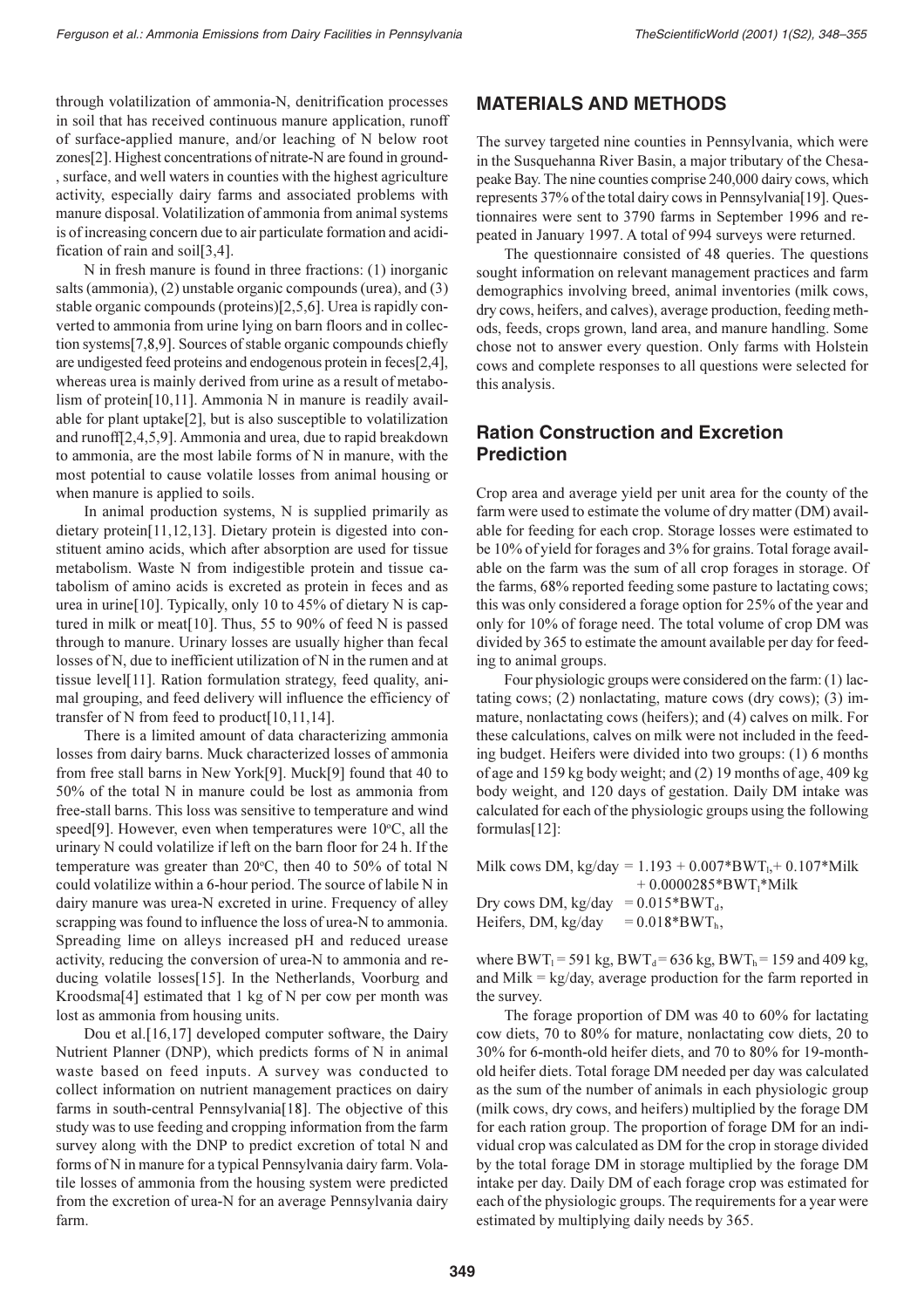Rations were balanced for each physiologic group to meet requirements for maintenance, milk, gestation, and growth[20]. Growth in heifers was set at 0.82 kg/day to have sufficient size for first parturition at 24 months of age. Rations for the milk production group were constructed for early, middle, and late lactation by establishing a production curve for the average milk reported. The lactating cows in the herd were distributed across early, mid, and late lactation to result in an average milk per day equal to the herd average. Rations were weighted by the number of cows and weeks of lactation to calculate a yearly value for forage and grain requirements and manure production. Time units were 9 weeks for early lactation, 12.6 weeks for mid lactation, and 22 weeks for late lactation with a dry period of 60 days. Two feeding groups were considered for heifers: (1) less than 1 year of age (159 kg body weight and not pregnant) and (2) over 1 year of age (409 kg body weight and 4 months pregnant). This provided rations for six groups of cows on the farm.

Rations were formulated using the DNP[16,20]. Ration constraints were established for each of the six physiologic groups. Animal inputs included body weight, level of milk production and composition, age, gestation stage, and tissue gain per day. Body weights were as described. Milk composition was calculated based on data from the Pennsylvania Dairy Herd Improvement Association (PADHIA) production records for Holstein cows based on the level of production reported in the survey data. Age was two lactations for lactating and dry cows, and 6 and 18 months of age for heifers. Gestation status was a function of stage of lactation and age. Environmental factors were set for average temperature and exposure.

Forage as a percent of DM was set to 40 to 60% for lactating cows, 70 to 80% for dry cows and older heifers, and 20 to 30% for younger heifers. Secondly, constraints were established for neutral detergent fiber (NDF), nonfiber carbohydrate (NFC), rumen N balance, net energy balance (NE), and metabolizable protein balance (MP). NE and MP were constrained to be between 0 and 5% positive. For lactating cows, NDF could range from 30 to 35%, NFC from 35 to 42%, and rumen balance of N of zero. For nonlactating cows, NDF could range from 40 to 50%, NFC from 30 to 38%, and rumen balance of N could vary depending on forages fed. Heifer diets were balanced so NE and MP would meet the input rates of gain. NDF and NFC were allowed to vary, as well as rumen balance of N. Rumen N balance was set to be zero in lactating diets to minimize N excretion from excess rumen<sub>N</sub>.

Feeds selected for inclusion in the ration formulation strategy were those identified as being used on the farm. If feeds were used on the farm but were not grown on the farm, they were purchased. If total amount of forage grown did not meet DM requirements, then the remaining forage was purchased.

Three levels of forage quality were considered for ration construction: excellent, average, and poor (Table 1). Ranges were based on values observed by the Cumberland Valley Analytical Service, Maugansville, MD. Nutrient concentrations of grains grown on the farm (corn, soy, and small grains, primarily barley) and feeds purchased to balance the rations were based on NRC composition tables[12].

Based on final ration composition, the DNP predicted fecal and urinary N excretion on a per-cow-per-day basis, which was

|                    |                                | <b>Composition (%DM)</b> |      |            |      |      |                       |
|--------------------|--------------------------------|--------------------------|------|------------|------|------|-----------------------|
| <b>Forage/Feed</b> | <b>Yield Range</b><br>Tonne/ha | <b>DM</b>                | CP   | <b>NDF</b> | P    | K    | Mcal/kg<br><b>Nel</b> |
| Corn Silage        | $35.9 - 44.9$                  |                          |      |            |      |      |                       |
| Quality            |                                |                          |      |            |      |      |                       |
| Low                |                                | 35                       | 7.0  | 50         | 0.21 | 0.95 | 1.43                  |
| Average            |                                | 35                       | 8.0  | 44         | 0.21 | 0.95 | 1.54                  |
| Excellent          |                                | 35                       | 9.0  | 40         | 0.21 | 0.95 | 1.61                  |
| Alfalfa            | $6.3 - 8.8$                    |                          |      |            |      |      |                       |
| Quality            |                                |                          |      |            |      |      |                       |
| Low                |                                | 85                       | 16.0 | 52         | 0.35 | 2.21 | 1.21                  |
| Average            |                                | 85                       | 19.0 | 47         | 0.35 | 2.21 | 1.30                  |
| Excellent          |                                | 85                       | 21.0 | 42         | 0.35 | 2.21 | 1.41                  |
| Grass              | $4.5 - 5.6$                    |                          |      |            |      |      |                       |
| Quality            |                                |                          |      |            |      |      |                       |
| Low                |                                | 85                       | 7.0  | 70         | 0.28 | 1.99 | 1.08                  |
| Average            |                                | 85                       | 10.0 | 63         | 0.28 | 1.99 | 1.21                  |
| Excellent          |                                | 85                       | 15.0 | 55         | 0.28 | 1.99 | 1.41                  |
| Corn grain         | $7.0 - 8.9$                    | 90                       | 10.0 | 28         | 0.14 | 0.53 | 1.91                  |
| Soybeans           | $2.6 - 3.1$                    | 90                       | 41.8 | 13         | 0.65 | 1.82 | 2.11                  |
| Small grains       | $2.6 - 3.1$                    | 90                       | 12.8 | 19         | 0.38 | 0.47 | 1.94                  |

**TABLE 1** Yields and Nutrient Content of Forages and Feeds Grown on Farms in Pennsylvania

Note: Data based on forage and feed analysis by Cumberland Valley Analytical Services, Maugansville, MD 21767.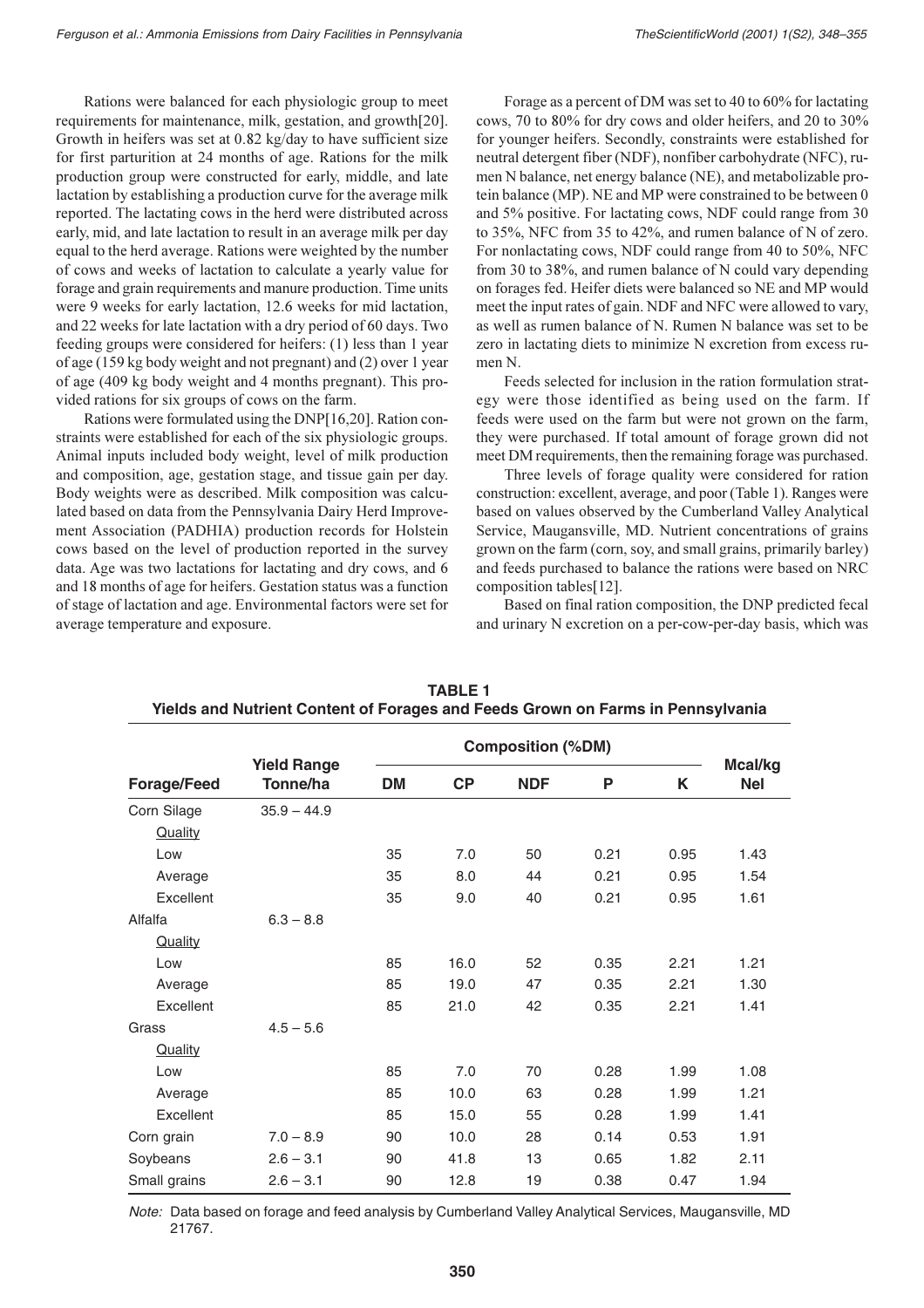aggregated for 365 days to estimate a yearly production. Total excretion of N was calculated on an animal-unit basis. Ammonia losses were estimated from urea-N.

#### **RESULTS AND DISCUSSION**

A total of 715 farms met the inclusion criteria. The average farm had 69 lactating cows, 11 dry cows, 44 heifers, and 18 calves. Mean milk production was 27.3 kg. Mean reported crop area was 73.6 ha, of which 28.1% was corn silage, 24.9% was legume forage, 28.1% was corn grain, 7.0% was soybeans, 5.9% was grass forage, and 11.2% was pasture.

The primary forages used on farms were corn silage and legume/legume-mixed forage (Table 2). Corn silage was fed to 95% of lactating cows, 86.2% of dry cows, and 82.3% of heifers.

Legume forages were fed to 99% of lactating cows, 54% of dry cows, and 74% of heifers (Table 2). Grass forage was reported fed on 21 to 28% of farm diets, depending on animal group. Pasture was used on 69 to 75% of farms. Corn, dry or as high moisture, was the primary concentrate. Soybeans and soybean meal were the primary protein supplements. Of the farms, 35% used a mixed protein supplement from a feed dealer. By-products were not used on a high proportion of farms as direct products. These were probably utilized as part of a dairy feed or protein supplement supplied in a blended product from a feed dealer. The reported percents in Table 2, along with crop area and yield, provided the background to construct rations for each feeding group.

Our approach to estimating forage intake based on percent of land area committed to crop and average yield for the crop appeared reasonable, as 39% of farms reported purchasing forage and we estimated that 36% of farms would need to purchase

| Animal Groups on Hoistein Dairy Herds ( $n = 715$ ) |                       |                 |                |  |
|-----------------------------------------------------|-----------------------|-----------------|----------------|--|
| <b>Feed</b>                                         | <b>Lactating Cows</b> | <b>Dry Cows</b> | <b>Heifers</b> |  |
| <b>Forages</b>                                      |                       |                 |                |  |
| Corn silage                                         | 0.950                 | 0.862           | 0.823          |  |
| Legume/Mix forage                                   | 0.990                 | 0.540           | 0.743          |  |
| Grass forage                                        | 0.283                 | 0.212           | 0.260          |  |
| Pasture                                             | 0.687                 | 0.748           | 0.715          |  |
| Grains/concentrates                                 |                       |                 |                |  |
| High-moisture corn                                  | 0.519                 | 0.284           | 0.252          |  |
| Dry corn                                            | 0.575                 | 0.542           | 0.573          |  |
| High-moisture small grains                          | 0.031                 | 0.014           | 0.015          |  |
| Dry small grains                                    | 0.363                 | 0.307           | 0.348          |  |
| Dairy feed                                          | 0.172                 | 0.137           | 0.120          |  |
| Protein supplements                                 |                       |                 |                |  |
| Whole soybeans                                      | 0.406                 | 0.084           | 0.077          |  |
| Soybean meal                                        | 0.618                 | 0.405           | 0.414          |  |
| Distiller's grains                                  | 0.300                 | 0.093           | 0.075          |  |
| Whole cottonseeds                                   | 0.334                 | 0.034           | 0.023          |  |
| Corn gluten meal                                    | 0.086                 | 0.018           | 0.020          |  |
| Blood meal                                          | 0.065                 | 0.009           | 0.007          |  |
| Fish meal                                           | 0.049                 | 0.003           | 0.004          |  |
| Animal blend                                        | 0.074                 | 0.022           | 0.011          |  |
| Protein feed                                        | 0.350                 | 0.119           | 0.132          |  |
| By-products                                         |                       |                 |                |  |
| Soyhulls                                            | 0.144                 | 0.050           | 0.028          |  |
| Wet brewer's grains                                 | 0.037                 | 0.013           | 0.012          |  |
| Dry brewer's grains                                 | 0.044                 | 0.014           | 0.021          |  |
| Corn hominy                                         | 0.050                 | 0.020           | 0.012          |  |
| Corn gluten bran                                    | 0.008                 | 0.001           |                |  |
| Bakery waste                                        | 0.047                 | 0.010           | 0.011          |  |

**TABLE 2 Fraction of Farms Reporting Feeds Fed to Selected Animal Groups on Holstein Dairy Herds (n = 715)**

From Dou et al.[18].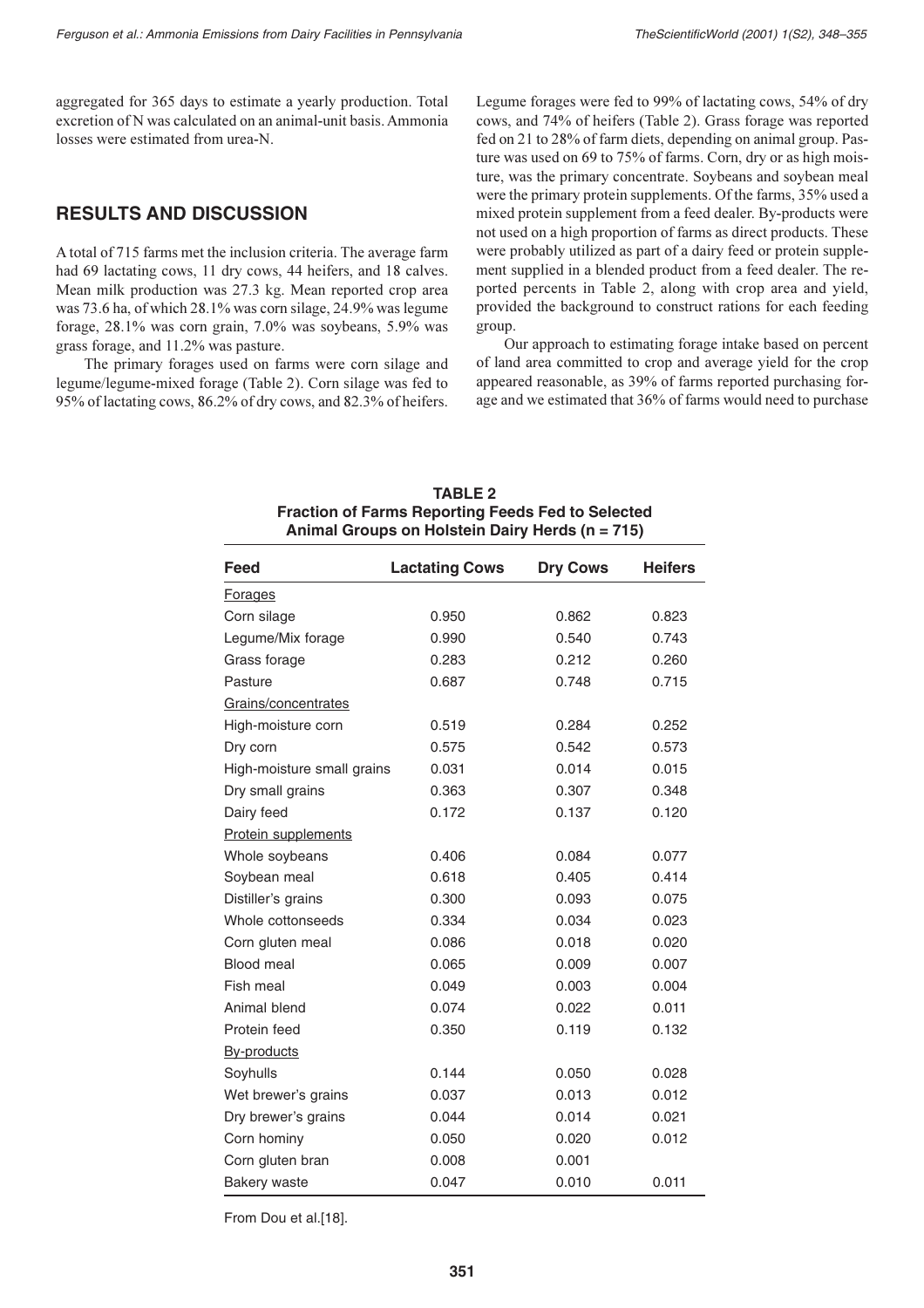forage based on our use calculations. Our estimates of grain purchases based on overall farm energy and protein balance were higher than reported. Compared with our estimate of 86%, 70% of farms reported purchasing grain. This may represent that farms growing grain had higher than average yields for the county.

An example of farm use of forages and feeds is presented in Table 3 for the average forage quality. The three lactating cow groups and two heifer groups were combined to provide an aver-

age daily utilization. The approach to ration balancing was to minimize the number of feeds selected, but provide sufficient energy and protein to support each physiologic group to meet production expectations with no body weight loss and no excessive weight gain. Corn silage represented 59% of the forage used in the ration. Based on the farm survey data, 61% of the forage DM grown on the farm was from corn silage. This was computed based on average county yields for corn silage and crop area reported for corn silage across the farms in the survey. Thus,

| Item                    | <b>Lactating Cows</b> | <b>Nonlactating Cows</b> | <b>Heifers</b> |
|-------------------------|-----------------------|--------------------------|----------------|
| Forages, kg/day         |                       |                          |                |
| Corn silage             | 6.50                  | 4.95                     | 2.40           |
| Legume forage           | 3.55                  | 1.14                     | 1.20           |
| Grass forage            | 0.64                  | 1.82                     | 1.20           |
| Grains, kg/day          |                       |                          |                |
| Corn meal               | 3.22                  | 0.91                     | 1.82           |
| Soybeans                | 0.44                  |                          |                |
| Soybean meal            | 1.11                  | 0.68                     | 0.70           |
| Soyhulls                | 0.10                  |                          |                |
| Protein supplement      | 0.50                  |                          | 0.04           |
| Mineral/vitamin, kg/day | 0.23                  | 0.05                     | 0.05           |
| Nutrient content        |                       |                          |                |
| CP, % DM                | 16.0                  | 13.7                     | 15.4           |
| P, % DM                 | 0.34                  | 0.30                     | 0.37           |
| K, % DM                 | 2.05                  | 2.64                     | 3.09           |
| Intake, g/day           |                       |                          |                |
| <b>DM</b>               | 16260.8               | 9534.0                   | 7350.7         |
| N                       | 416.6                 | 209.0                    | 180,8          |
| P                       | 56.2                  | 28.6                     | 26.7           |
| K                       | 334.5                 | 251.2                    | 223.1          |
| Excretion, g/day        |                       |                          |                |
| Fecal OM                | 4425.3                | 2607.5                   | 1883.5         |
| Fecal N                 | 184.5                 | 104.6                    | 82.8           |
| Urinary N               | 127.2                 | 102.5                    | 72.2           |
| P                       | 52.9                  | 34.7                     | 34.3           |
| K                       | 299.9                 | 246.8                    | 221.9          |

#### **TABLE 3 Mean Intake and Excretion of Dry Matter for Ration Ingredients Per Animal Per Day for Three Main Feeding Groups for Average Forage Composition**

*Note:* Four physiologic groups were considered: (1) lactating cows (BWT = 591 kg, average milk production 27.3 kg), (2) nonlactating cows (dry cows, BWT = 636 kg), (3) heifers (age = 6 months, BWT = 159 kg), and (4) pregnant heifers (age = 19 months, BWT = 409 kg). Rations were balanced to meet requirements for maintenance, gestation, and production[20]. Growth in heifers was 0.82 kg/day. Rations for lactating cows were distributed across early (9 weeks), middle (12.6 weeks), and late (22 weeks) lactation based on herd average milk yield. Lactating rations were weighted by the number of cows and weeks of lactation to calculate a daily value for forage and grain intake and manure production. Dry period was 60 days. The table presents the mean daily values for lactating, dry, and immature animals.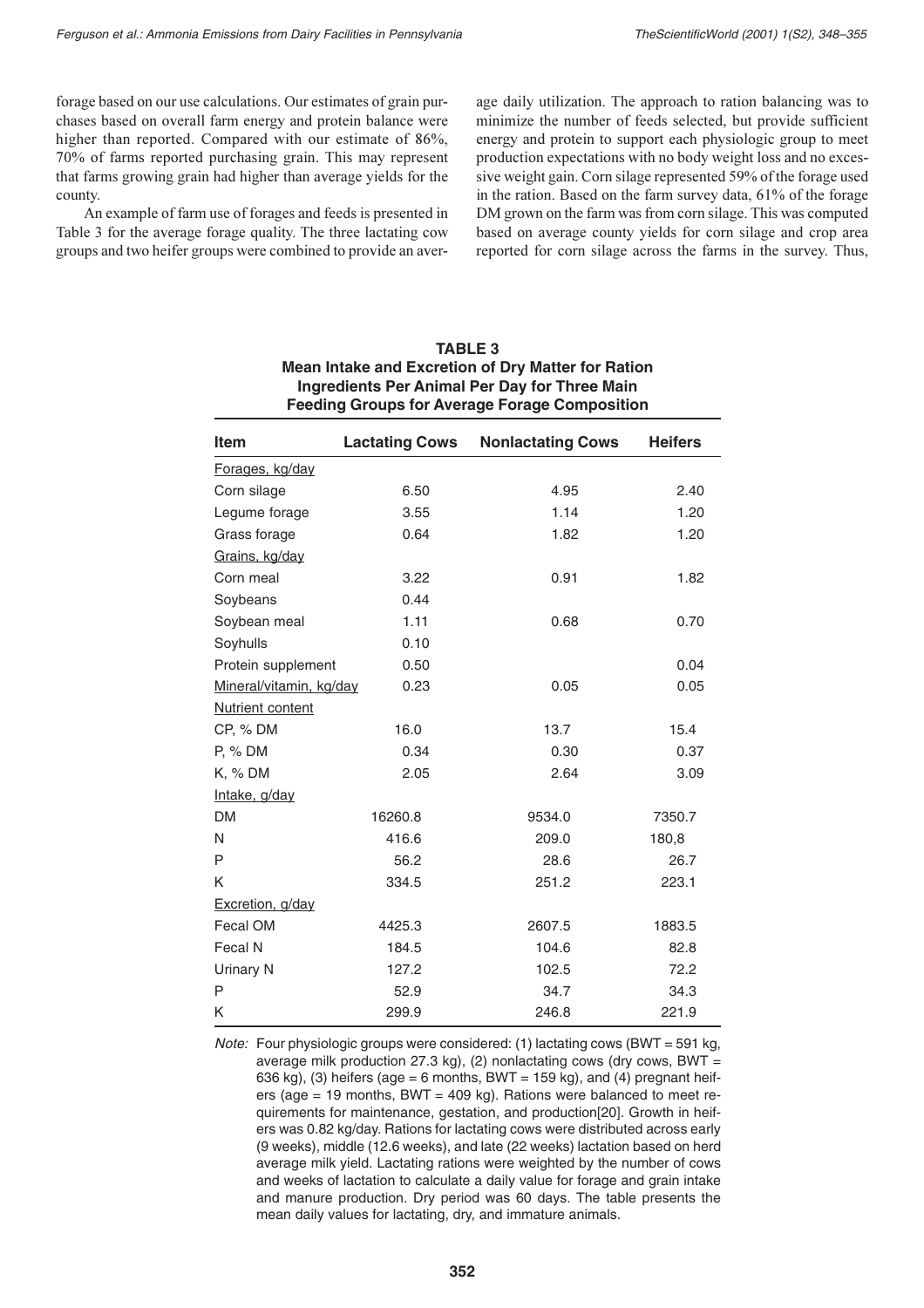forage use in the diet was calculated based on commitment to forage crop area and production, as seen above for corn silage use in the ration.

Since farms feed legumes and mixed legumes as haylage or hay, we chose to represent legume feeds as hay in rations, as county yield data was only expressed in hay units. Legume and legume-mixed forages were 25% of the forage DM in the ration (Table 3), whereas farms raised 33% of forage DM from legumes and mixed forages. The remainder of forage DM used in the ration was from grass forages, which was 16% of the total ration forage DM. Based on the farm survey data, farms raised 6% of forage DM as grass. Thus, our estimated ration use was higher than that estimated from the crop area data. However, since many farms reported using pasture (Table 2), we felt that increasing the grass proportion to 16% of ration DM would better account for pasture use. Therefore, although the legume forage use in the ration was lower than indicated from the survey calculation based on crop area, when pasture use was factored in to forage use, legume use declines and grass use increases. Therefore, we feel the forage amounts in Table 3 provide a reasonable approach for ration construction.

The grain amounts in Table 3 are those needed to supply sufficient energy and protein to support production and maintenance requirements. Corn and soybean meal were the major grain sources, as almost all farms utilized corn as dry or high-moisture grains for all groups of cows, and soybean meal was the most common protein supplement reported in the survey (Table 2). A high proportion of farms used a dairy feed or protein supplement from a feed dealer which would have included these grain sources and by-products of animal, ethanol, and milling industries, particularly distiller's dried grains, soy hulls, or wheat midds. We chose to allow soy hulls and distiller's dried grains to be selected as representative of the use of these mixes. A high proportion of farms reported growing and feeding whole soybean seeds, therefore these were also offered in the rations. A small proportion of farms reported using animal-marine blends. These were available in the solutions, but we were not forced in solutions to the feeding groups.

Inputs of N in feed were highest for lactating cows, 417 g/day compared to 209 g/day for dry cows and 181 g/day for heifers. This was expected as higher protein amounts are needed to support milk production. Fecal N and urinary N were highest for lactating cows, 185 and 127  $g$ /day, respectively, compared to the dry cows and heifers. Output of N in milk was estimated based on the average milk production, 27.3 kg, times the average crude protein content at that level of production in Pennsylvania, 3.2%. N output in milk was calculated to be 138 g/day  $(0.032*27.3/6.33*1000)$ . It was estimated that 21 and 30 g of N were retained per day in the younger and older heifers, respectively. Live weight gain was input at 1.8 kg/day. This represented 7.2 to 10.5% of the live weight gain was protein.

Based on work from Muck[7] and from observations at the Marshak Dairy at the University of Pennsylvania, all urinary N is susceptible to loss as ammonia. Once excreted, urea is rapidly broken down to ammonia by bacterial urease activity in animal waste. Concrete of alleyways is impregnated with urease and even recently scrapped floors have significant activity[4]. As urine spreads over the floor surface, it is subject to urease activity and the contact surface area is high. Therefore, urea conversion to ammonia is rapid. We recover little to no urea from floor surfaces on our dairy alleyways (personal observation). It is reasonable to consider all urinary N subject to volatile loss as ammonia. Muck and Richards<sup>[9]</sup> found that most of the N lost from manure on barn floors was primarily from the conversion of urea to ammonia.

Fecal N is primarily in organic forms of indigestible protein and bacterial cell wall material and is more slowly degraded to ammonia than urea. Hot weather can enhance breakdown on barn floors to ammonia, but the magnitude of production is small compared to that from urea. During collection in manure pits, organic N can be converted to ammonia. Crust formation on pit surfaces can reduce volatile losses from storage systems. However, agitation at time of disposal and surface application can result in substantial losses of ammonia formed as a result of fecal N breakdown.

Rations for each forage quality group are presented in Table 4 for total feed use per year. Excretion data is presented for fecal DM, fecal N, and urinary N. If it is assumed that all urinary N is volatilized from the dairy barn, then 4.2 metric tons of N are lost as ammonia each year on the average Pennsylvania dairy farm. For the average Pennsylvania dairy herd of 136 animal units (AU, 1000 lb of body weight), this would represent 30.9 kg of N lost per year per AU. Voorburg and Kroodsma[4] reported a value of about 1 kg N per cow per month lost from Dutch housing systems as ammonia. This would calculate to 12 kg of N per year per cow. The estimate in this study is significantly higher than the Dutch estimate, which may be due to higher protein diets fed in the U.S. Higher protein diets are fed in the U.S. because milk production is higher than in the average Dutch condition. In addition, dry matter intake is higher in association with the higher milk production. Muck[7] found that 40 to 50% of total Kejhldahl N was lost from manure when barn temperatures were above 10°C. In this study, urinary N represented 39% of excreted N. If all this N was volatilized, projected values of volatile N would be consistent with those of Muck[7].

Forage quality reduced corn grain fed, decreased total amount of soybean seeds and soybean meal that was needed in rations, and reduced total intake N (Table 4) to a slight degree. Fecal excretion was lower on the higher quality forage; however, urinary excretion did not vary to a great extent across forage quality. Efficiency of conversion of intake N to milk was higher on the excellent forage situation, but not dramatically improved over the average- and poor-quality situations. Milk production was held constant in this analysis, which may not be the actual case as milk production may increase with improved forage quality.

Loss of urea to ammonia may be prevented by capturing the urine separately into a sealed structure or a deep structure, by acidifying urine to convert ammonia to ammonium ion to reduce volatilization, or by alkalinizing floor surface with lime to denature urease[4,5,15]. Ammonia losses could be reduced from a free stall barn by frequent scrapping of manure into a lagoon[8]. If manure is captured under a barn floor in an open slatted system, total losses of ammonia are similar to a solid alley system[4]. Thus, collection of urine and feces needs to be capped in some fashion. Rubber membranes, straw, or dried manure material provide sufficient impedance to reduce volatile losses, but then manure must be moved to the structure in a timely and efficient fashion. In Pennsylvania, the majority of farms are tie stall barns with drop gutters located behind cows to capture manure until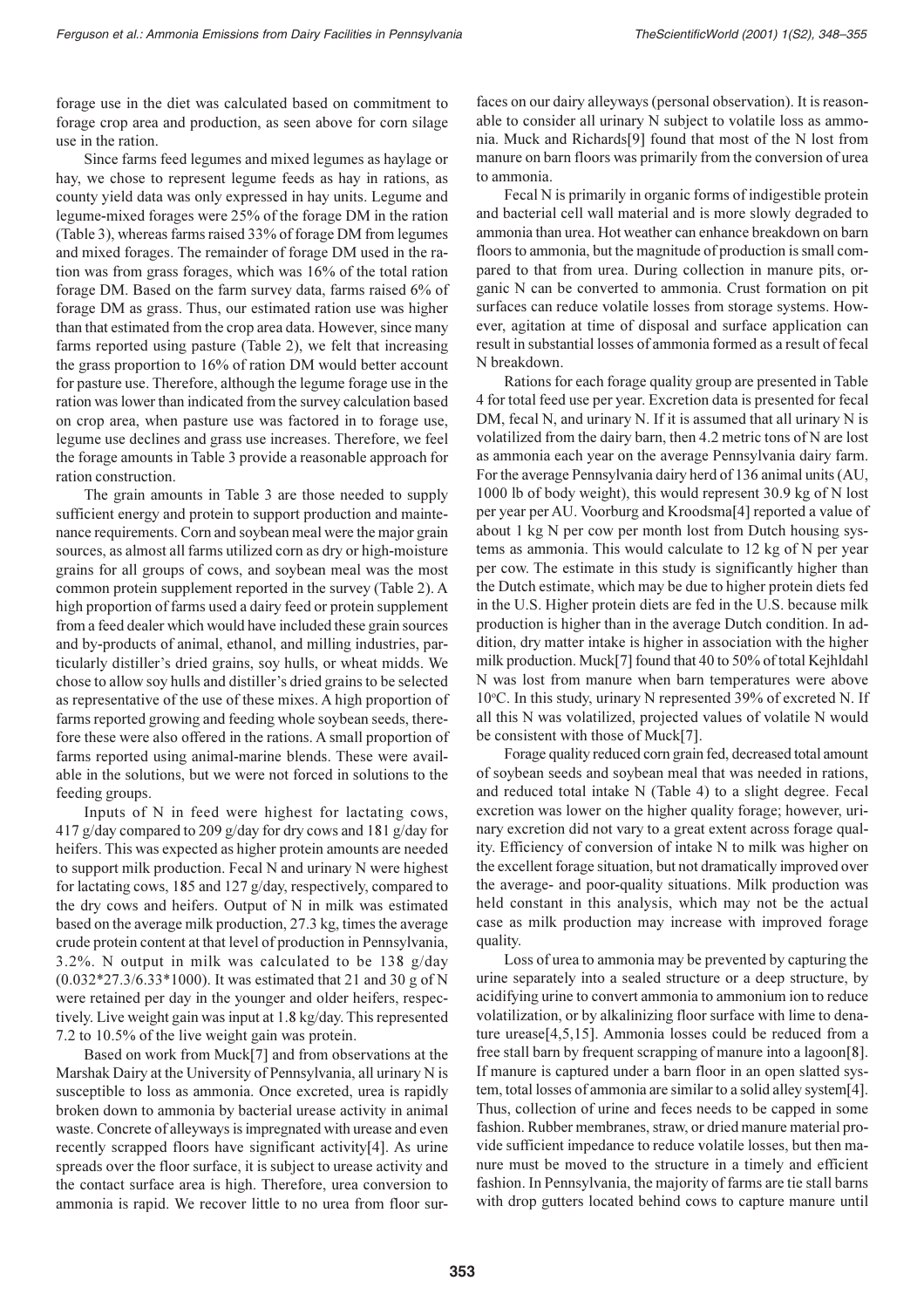|                           |                  | <b>Forage Quality</b> |       |  |
|---------------------------|------------------|-----------------------|-------|--|
| Feed                      | <b>Excellent</b> | <b>Average</b>        | Poor  |  |
| Corn silage               | 222.0            | 222.3                 | 222.3 |  |
| Legume forage             | 99.3             | 113.2                 | 113.2 |  |
| Grass forage              | 42.6             | 42.6                  | 42.6  |  |
| Corn grain                | 120.9            | 121.8                 | 148.7 |  |
| Soybean seeds             | 7.5              | 11.0                  | 13.9  |  |
| Soybean meal              | 31.9             | 42.4                  | 50.2  |  |
| Distiller's grains        | 12.6             | 21.9                  | 3.4   |  |
| Blood meal                | 0.3              |                       | 1.1   |  |
| Whole cottonseeds         | 7.4              |                       | 3.3   |  |
| Soyhulls                  | 34.8             | 5.1                   |       |  |
| <b>Intake N</b>           | 14.06            | 14.90                 | 14.94 |  |
| Excretion                 |                  |                       |       |  |
| Fecal DM                  | 144.5            | 157.7                 | 172.2 |  |
| Fecal N                   | 6.5              | 6.7                   | 6.6   |  |
| Urinary N                 | 4.2              | 4.8                   | 4.9   |  |
| <b>Output Milk</b>        |                  |                       |       |  |
| N                         | 3.47             | 3.47                  | 3.47  |  |
| Efficiency (output/input) |                  |                       |       |  |
| N                         | 0.247            | 0.233                 | 0.233 |  |

**TABLE 4 Total Feed Use and Excretion Per Year (Tonne) for Different Forage Quality**

Note: Four physiologic groups were considered: (1) lactating cows (BWT = 591 kg, average milk production 27.3 kg), (2) nonlactating cows (dry cows, BWT = 636 kg), (3) heifers (age = 6 months, BWT = 159 kg), and (4) pregnant heifers (age = 19 months, BWT = 409 kg). Rations were balanced to meet requirements for maintenance, gestation, and production[20]. Growth in heifers was 0.82 kg/day. Rations for lactating cows were distributed across early (9 weeks), middle (12.6 weeks), and late (22 weeks) lactation based on herd average milk yield. Lactating rations were weighted by the number of cows and weeks of lactation to calculate a daily value for forage and grain intake and manure production. Dry period was 60 days. Daily values were multiplied by 365 to calculate yearly values. The table presents the yearly values for lactating, dry, and immature animals. Excretion data based on the model of Dou et al.[16] Rations were formulated for excellent, average, and poor quality forages based on values presented in Table 1.

removed from the barn. Gutters vary in depth between barns with some being 0.45 to 0.80 m in depth. The deeper collection would reduce ammonia loss compared to a flat floor surface. However, when the material is removed from the barn and spread on fields, the trapped ammonia would be susceptible to volatile losses at this time. Amendment of alley floors and gutter surfaces with lime could inhibit urea conversion to ammonia in barn areas, but timely collection would be necessary to capture this benefit. Therefore, on all farm systems there is an incentive to control urinary losses through ration formulation and feeding management.

To significantly control ammonia emissions from dairy housing systems, urinary N must be controlled. This can be achieved through a multiple approach to the problem. Reduction in am-

monia emission may be achieved through ration formulation practices which may reduce urinary N and through manure collection practices which inhibit ammonia volatilization. Urinary N can be reduced by maintaining a high efficiency of N utilization in the ration. This entails first balancing rumen provision of N and carbohydrate to reduce loss of N from the rumen as ammonia, which is excreted as urea in urine. Secondly, total protein in the ration should not be oversupplied for milk production. Feeding excess protein increases rumen losses of N and metabolic losses of N from catabolism in body tissues, resulting in an increase in urinary N. Cattle may be grouped to facilitate more efficient protein feeding based on milk production to minimize overfeeding and reduce urinary N excretion. Manure management strategies need to be incorporated with feeding strategies to minimize am